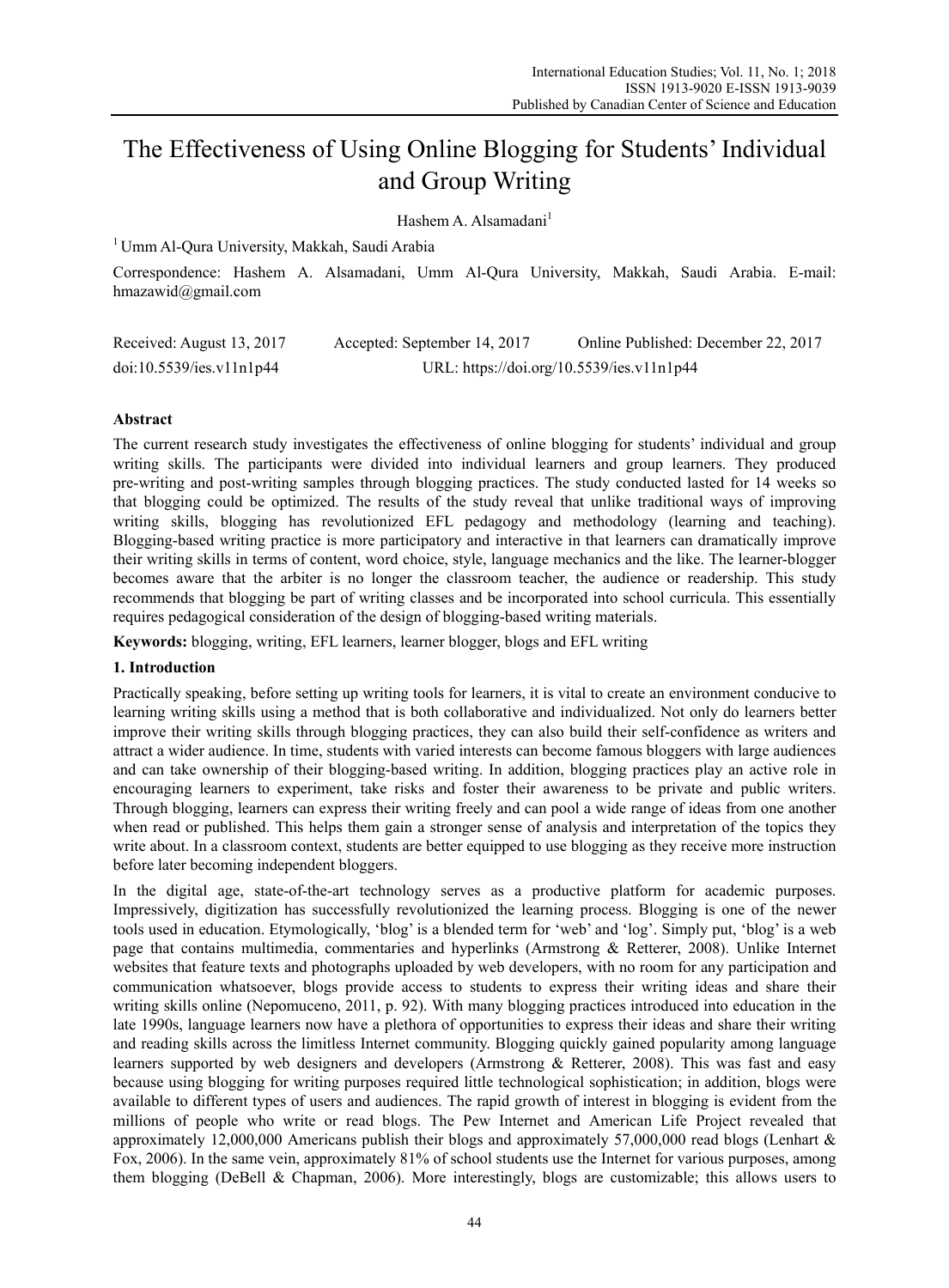modify their presentation templates, themes, pictures, designs, colors and several other options.

# *1.1 Literature Review*

Blogging has recently gained considerable interest among EFL teachers and learners as a new approach to teach writing in classroom. Blogs place a special focus on learners' writing mechanics, energize them, and provide them with greater classroom writing dynamics. Blogging is an excellent way for learners to communicate with one another in a socially based context through technology (Lamonica, 2010, p. 5). Using blogs makes learners' writing more participatory and more focused on everyday language use (Penrod, 2007; Boling, 2008; Higginson, 2009; Stanley, 2013). Research studies reveal that blogs play a considerable role in improving learner reflection, classroom dialogue and social networking (Ray & Hocutt, 2006; Khourey-Brown, 2005; Efimova & de Moor, 2005). Blogs also enhance the writing skills of elementary, intermediate and secondary school students (Glewa  $\&$ Bogan, 2007; Lomicky & Hossain, 2008). The aim of this research paper is to investigate the effectiveness of online blogging for students' individual and group writing skills. The paper also explores how blogs can help students to develop their writing skills in non-traditional ways, which can in turn add a great value to writing pedagogy and methodology.

What is good about using blogs in writing classes is that they introduce the use of outside school practices of literacy (Pahl & Rowsell, 2005). According to sociocultural theory, literacy is as a socially based practice and is mediated by a person's culture (Larson & Marsh, 2005). It can be enhanced through dialogue, discussion and storytelling. This creates self-expression and helps students discuss their ideas and then put them in writing either individually, in pairs or in a group. In this sense, blogging per se is not technology; rather, it is literacy, which underscores the strengths of authentic writing. Collaborative writing becomes a key issue at school that students should be engaged in (Boling et al., 2008). Unlike traditional methods of teaching writing skills, blogging introduces students to conversation, interaction, communication and debate before the actual writing stage. Many teachers unfortunately limit themselves to using a paper-and-pencil method to teach a writing class, but this often seems desultory (Barone & Wright, 2008). Blogging also gives students a personal purpose that makes writing more engaging than the academic critical thinking adopted by most curricula (Boling, 2008).

Academic blogging provides a good environment for literacy processes of various kinds, such as critical thinking, reflection, questioning, modeling, social practices, discussion and development, when teachers adopt it for classroom practices (Merchant, 2005; McGrail & Davis, 2011). Blogging also provides a space for writing down ideas in their embryonic stage to be refined later (Davies and Merchant, 2007, p. 170). When engaged in academic blogging, writers can develop and nourish their community through collaboration (Miller and Shepherd, 2004). Inasmuch as humans are born with an innate desire to learn in a social setting involving collaborative practices, literacy involves all socializing practices that begin at home and are later developed by further communication with others, and blogging is a case in point (Lamonica, 2010, p. 5).

When blogging is used in classroom, it helps learners to be active members of a community characterized by its constant changing rhythm, where knowledge is built up within a large sociocultural system (Larson & Marsh, 2005). This makes a quantum leap in teaching writing, with a shift from traditional methods such as teacher-centered and student-centered methods to a learning-centered method. This means that optimally learning takes place through participation and collaboration in a sociocultural context mediated by instruction. For undergraduate students, blogging is a key to learning, as they share ideas, socialize, communicate, debate, discuss and better express their ideas when they see those of their classmates, and vice versa.

Upper-elementary teachers reported a lack of preparation for teaching writing (Gilbert & Graham, 2010) due to the short 15-minutetime period. Given such time constraints, teaching metacognitive thinking skills relating to writing ideas and writing development is impossible (Kixmiller, 2004). It is also good to know one's reader and that reader's interpretation of the blogging-based writing material. This is a real challenge for students learning writing skills through blogging activities (Kellogg, 2008).At the undergraduate stage; students must take their writing ideas and their reader's possible interpretation(s) into consideration. With their readers in mind, students writing through blogging can imagine their audience's point of view and thus can revise and improve their ideas and writing style (Holliway & McCutchen, 2004). Several blogging platforms provide students with access to a larger audience, and when blogging practices are well designed and planned, students can write about interesting ideas for longer periods of time (McGrail & Davis, 2011, p. 417). As such, readers can also serve as a barometer of students' writing in terms of development, interest and sense (Torrance, 2007).

The paradigm shift in language learning dictates a shift from so-called teacher-centeredness to learner-centeredness in an EFL context since the 1950s (Brown, 1987). Empowered by digitization, the learning process can also now shift toward learning-centeredness, and the project-based approach has become more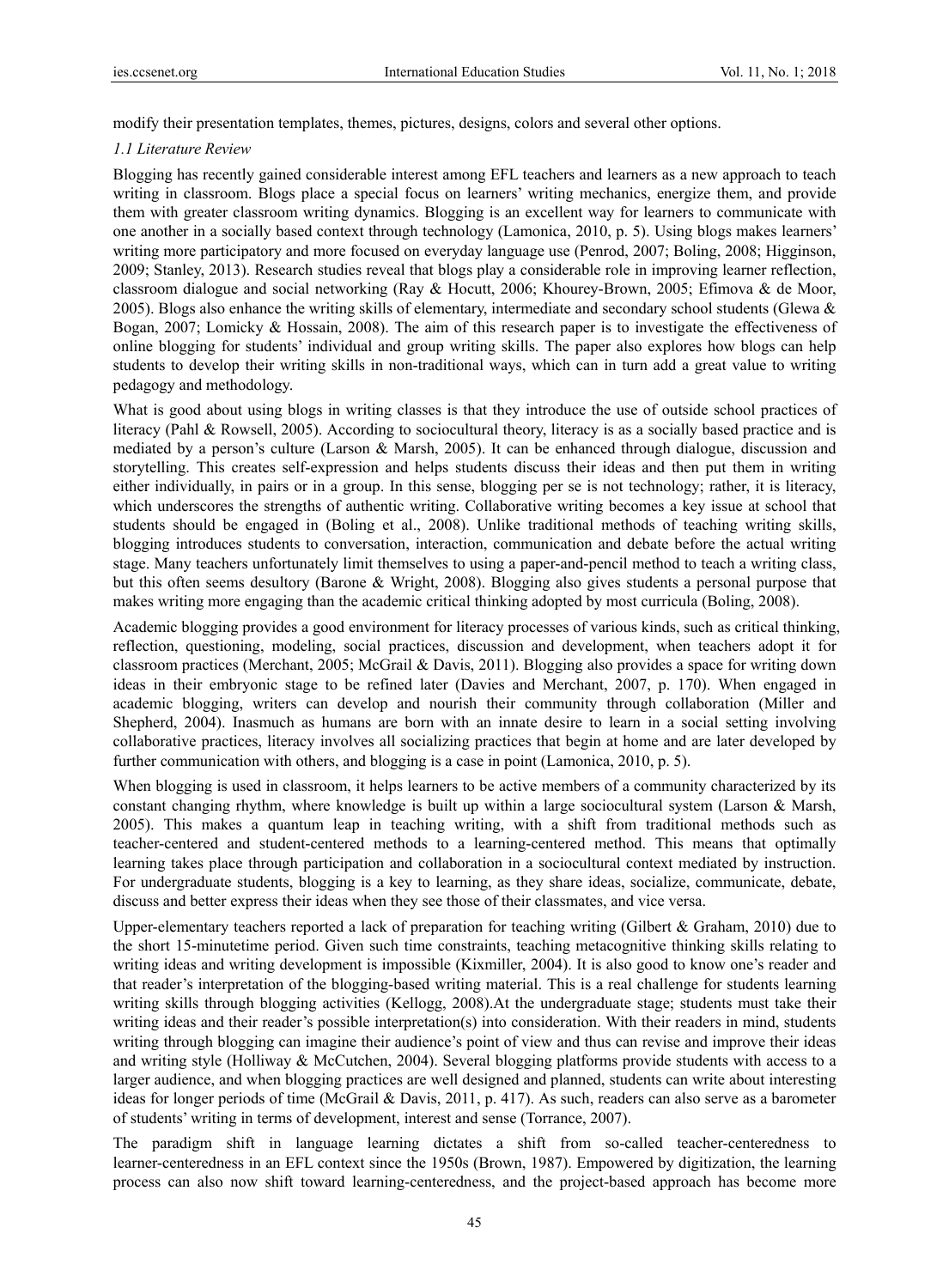preferable among EFL teachers and learners (Özdemir & Aydin, 2015, p. 372).

The learning environment, among other socio cultural factors, is one challenge that EFL learners and teachers face in their writing classes (Okan, 2008). A persistent problem is the lack of classrooms designed for language learning and equipped with the necessary audio-visual tools to facilitate learning language skills (Özdemir & Aydin, 2015, p. 373). What facilitates language learning by learners' perceptions is the way instructions are delivered (Lowyck & Clarebout, 2004). Nonetheless, students with positive attitudes toward their learning environment are more likely to write better. Crowded classrooms can negatively affect language learning (Yaman, 2009).

As practical tools, blogs create wonderful opportunities in an EFL environment both for teachers and for learners (Aydin, 2014). The use of blogging in writing classes could help students improve their writing performance when they receive well-organized instructions (Wu, 2005). In a research study conducted by Vurdien (2013), the results revealed that the use of blogs by teachers helped students improve their writing ability and write better in specific tasks. Blogs also fostered collaboration among students, and the use blogging played a positive role in understanding how the learners' feedback can be effective. A research study was conducted to examine the effects of extensive writing. The study used different stages of blog entries written by the participants sampled for the same study. The results showed that blogs could play a useful role in improving students' writing performance through motivating them and enhancing what is known as learner autonomy in boosting writing skills (Sun, 2010).

When the potential use and value of blogs in language learning was examined in Taiwan, the results revealed that there was a general acceptance of blogs by students as a productive tool to improve their language skills, such as writing, vocabulary, self-expression, socializing and thinking skills (Noytim, 2010). In the same vein, Hashemi and Najafi (2011) stated that the use of blogs has a positive impact on teaching writing skills to EFL learners. Arslan and Sahin-Kızıl (2010) observed that blog-based writing can play an important role in improving students' writing performance. Similarly, a study conducted by Koçoğlu (2009) revealed that the use of blogs was significant in terms of learners' writing and speaking skills.

# *1.2 Significance of the Study*

This research study aimed to investigate the effectiveness of online blogging on students' individual and group writing skills in an EFL Saudi context. It also explored how blogs can help students to develop their writing skills in a non-traditional way, which can in turn add a great value to writing pedagogy. There is a host of reasons why this study is important. First, the results of this study will contribute to the related literature in terms of the efficiency of utilizing blogs in an EFL Saudi context for the development of undergraduates' writing skills. Second, the study motivates EFL teachers and learners to depart from their traditional pedagogical methods in favor of a digital method conducive to optimizing writing performance: blogs digitize and revolutionize writing classes. Third, the results will offer practical and helpful recommendations for teachers, learners, curriculum designers, blog designers and decision-makers in education.

# *1.3 Questions of the Study*

Bearing the significance of this research study in mind, one question stands out: Does online blogging have an effect on students' individual and group writing skills in the Saudi EFL context? This study examines in particular the role of blogging in EFL writing classes and explores which microscopic writing skills can be affected among learners. It also investigates what benefits EFL teachers gain when adopting blogging in writing instructions.

# **2. Method**

# *2.1 Participants*

The sample group consists of 40 undergraduates in the ELT Department at a Saudi university in 2017. It was all-male because coeducation in Saudi Arabia is uncommon: male students are separated from female students in classrooms to create a better learning environment. All the participants studied English as a foreign language but did not have the same level of English-language skills. They were divided individually and in groups to see how learning through blogging could be different when used alone or in groups. The individuals were asked to write before and after being placed in groups and were examined to see how their blogging-based skills may have developed. There were 14 individual participants and 6 groups, wherein students cooperated closely to write something on a selected topic. Each group chose a name to identify them from their counterpart groups. The individual students used their own names.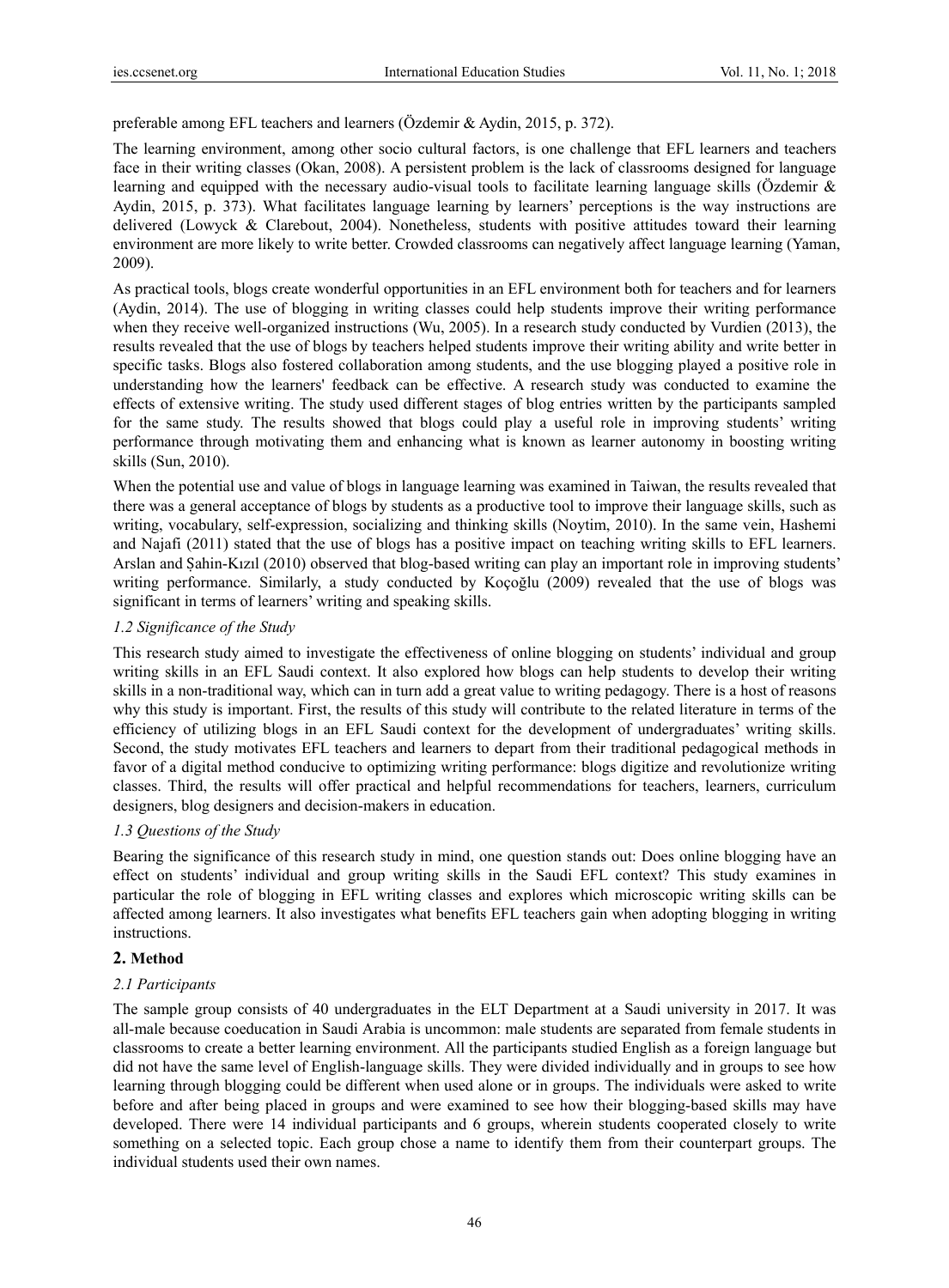# *2.2 Instruments and Procedures*

The data collection consisted of individuals and groups writing before and after the use of blogging for writing practice to examine if that use is beneficial for EFL learners. The experiment was conducted over a fourteen-week period, during which participants used online blogging for writing practice both as individuals and as groups. The students were asked to write about a topic of their choice as individuals and as groups before using the blogs. The purpose was to examine what their writing skills would be without utilizing blogging. The participants were asked again to write as individuals and as groups. To check their writing with and without the use of blogging, *Writer's Choice: Writing Assessment and Evaluation Rubrics*, published by Glencoe McGraw Hill (2000), was adopted as a guideline for assessment, investigation and research purposes.

# *2.3 Tasks*

The study was conducted in two stages over 14 weeks with a (1) pre-test and (2) post-test, both of which have the same writing achievement test materials: a topic of their choice and the writing rubric assessing their writing performance. To draw a valid and useful comparison, the participants were asked to write their topics before and after utilizing blogs to examine how blogging can affect their writing skills in terms of writing ideas, style, mechanics of writing, socializing, discussion and other writing practices. In the pre-test, some of the participants used the traditional pen-and-paper method, while in the post-test; they used blogs to write their topics. Next, the pre-test and post-test of individual and group writing results were compared, analyzed, and assessed to examine the effect of blogging on the participants' writing performance.

#### *2.4 Data Collection*

The pre-writing and post-writing samples based on blogging make up the primary sources of the data in the research study, in addition to blog posts that students have made throughout the project. As mentioned earlier, students were asked to write twice: once as individuals and once as part of a group. At the same time, they were asked to do so before and after they were exposed to blogging materials. The students were exposed to a substantial sample of blogging materials to show them how their writing skills could be improved through learning microscopic skills from rich blogging materials, and this was done purposefully to investigate the difference between their improvement as individuals and as part of a group. The researcher could not videotape the sessions while the students were working in groups to observe discussions. It might be a good idea to do so and to document students' thought processes while they discuss writing among themselves via blogging and could serve as a pedagogical check for future studies (Cresswell, 2003). It should be noted that a general qualitative approach to data analysis was adopted (Merriam, 1998; Cresswell, 2003). The analysis focused on certain aspects of students' writing samples, in particular on macroscopic and microscopic writing skills, including thinking, cohesion, coherence, content, attitude and social interaction. The researcher examined the writing of the individual students and the group work to see how blogging can be instrumental in improving writing skills.

# **3. Results**

The visibility of blogs in Saudi Arabia is becoming an increasingly keen area of interest among those willing to express their ideas through writing via virtual communication on social media. The availability of blogs has given many language learners a major opportunity to show robust engagement in developing their writing skills, whether by working individually or in groups. Surprisingly, enough, approximately 46% of the participants had never heard of blogging before they were asked to use blogs, while 14% had a good idea about blogging, 2% had actively contributed to blogs, and 48% showed a passive use of them: they read the blogging materials but did not participate in activities such as in writing, interaction, discussing and creating ideas. The results of the participants' sample writing revealed interesting indicators about how blogs have contributed to their macroscopic and microscopic writing skills.

#### *3.1 Content*

The writing by individual participants improved in terms of content. As the participants knew that their writing would be read by others, and as they had looked at blogging-based writing samples, the content was much improved: they developed their thoughts, added in-depth discussion and included rich ideas not found in their first attempts. For the groups' writing samples, it seems that the participants greatly benefited from their collective efforts in including more engaging ideas, which made their writing almost publishable. They included more ideas and approached the topic from different yet related perspectives. As they had made more attempts to see how blogging writing materials were presented, most groups improved their writing content to make it more readable, understandable and informative. By comparison, then, the group's writing content seems to have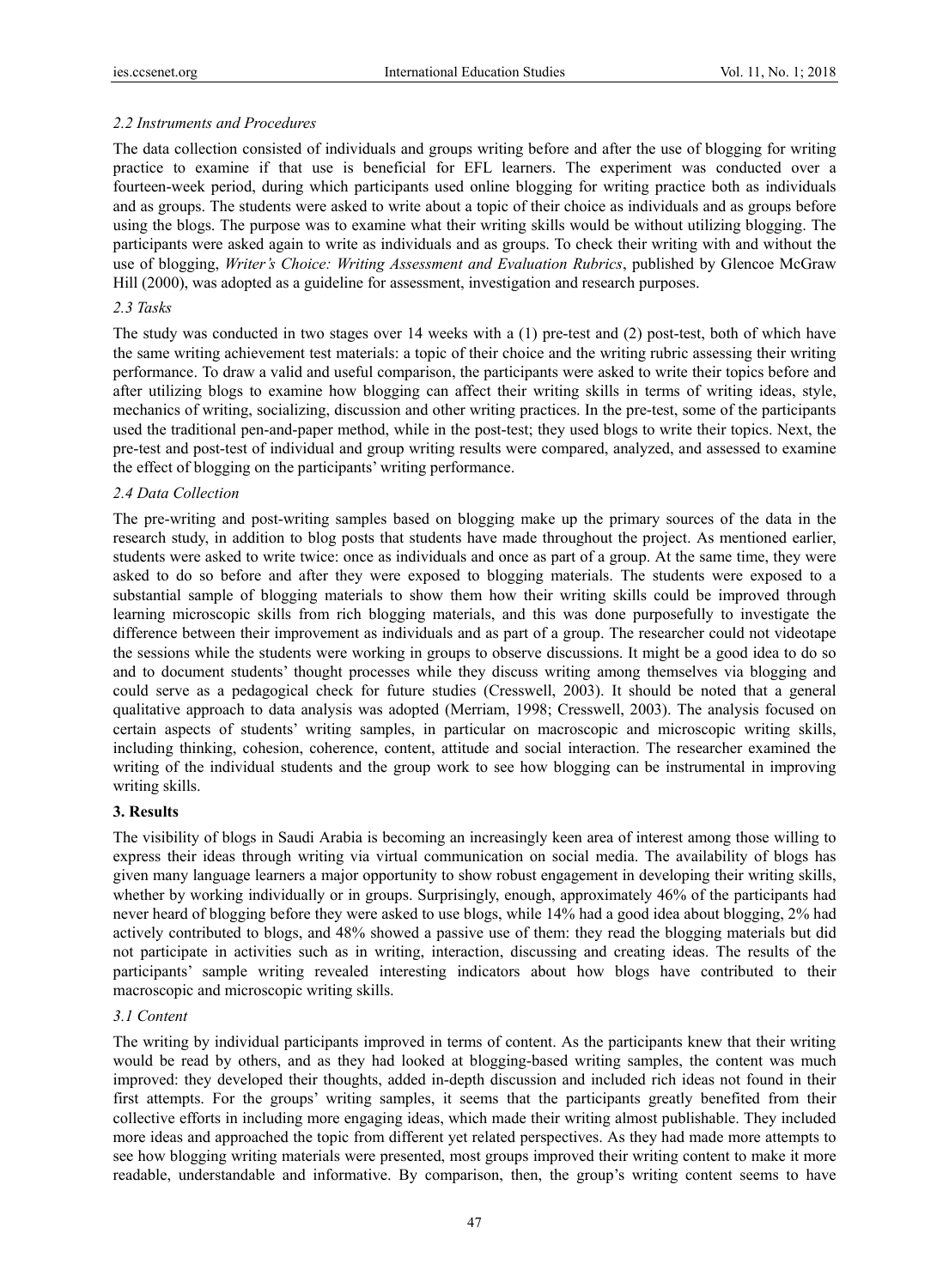improved more than the individual's work through the use of blogging. However, there is room for improvement in both results. Blogging helped both individual learners and groups come up with more engaging ideas, which in turn made their writing lengthier than it had been prior to their interaction with blogging materials.

# *3.2 Language Mechanics*

The use of punctuation as observed in the individual work seems to have improved only somewhat: several cases where capital letters should have been used were left unattended, and several commas and full stops passed unnoticed as well. As for grammar, mistakes in tense were observed before and after the use of blogging materials. Some individual writing samples featured mistakes in the simple present tense in certain instances, while the same sampled individuals used the simple present tense appropriately elsewhere in their writing. The group's work was much improved in terms of language mechanics, but some microscopic skills will require in-depth practice, for which blogging may not prove to be that helpful.

# *3.3 Word Choice*

Individual writings in general showed good word choice before and after blogging was used to improve word choice skills. However, most did not feature any sophisticated language or words of a specific genre. It seems that appropriate word choice is a relative ability that depends on individual differences in language competence. Bernstein (2004) advocates that frequent writing improves writing in that word choice becomes immediate, with much less interference from the learner's first language. While using blogging, learners feel it is easier to verify the words they are unaware of or unsure about. This also helps them avoid first-language interference as much as possible. The group's writings seem generally better with regard to word choice. The participants here have the opportunity to replace any misused word to create a better writing flow. Blogging provides users with words that are more appropriate in terms of register and genre.

# *3.4 Style*

An individual's writing is generally personal, as it reflects how one wish to express one's ideas about a specific topic of one's choice. Blogging seems to have positively affected the individual learners' writings in that their style is now more likely to be publishable. In the group's work prior to blogging, the amount of writing seemed minimal, with many ideas needing expansion. However, after using blogging the style and quantity improved: existing ideas were elaborated, and several new ones were added and fleshed out. Thus, it appears that blogging is a helpful tool that provides learners with good reading models, which in turn help them imitate or even surpass these materials written by bloggers.

The learner-bloggers, so to speak, spent quality time interacting with the blogging writings and became a receptive and motivated audience; this is the stage that precedes effective writing. In the pre-writing samples of both individuals and groups, however, prior to their interaction with blogging, ideas seemed very fragmented and disjointed, and sentences lacked coherence and cohesion.

One should note that many writings sounded as if the writer's voice was addressing a teacher or researcher and not a real or virtual audience. To some extent, this negatively affects the level or quality of writing. However, with time and much practice, the learners felt they had good access to their audience and could write for it and improve their writing, as what they wrote would be read online by someone who might offer comments and feedback. As practice time progressed, learners using blogging tried to transform their writings when they acknowledged their audience and expected or anticipated a level of interaction in the form comments, criticism or support. This required their full attention to produce better work. The participants further improved several macroscopic and microscopic writing skills through the use of blogging, as shown in Figure 1 and Figure 2. The bar graph represents the participants' writing skills with regards to content, language mechanics and use, style, word choice and self-confidence in their pre-writing and post-writing samples of blogging-based practices: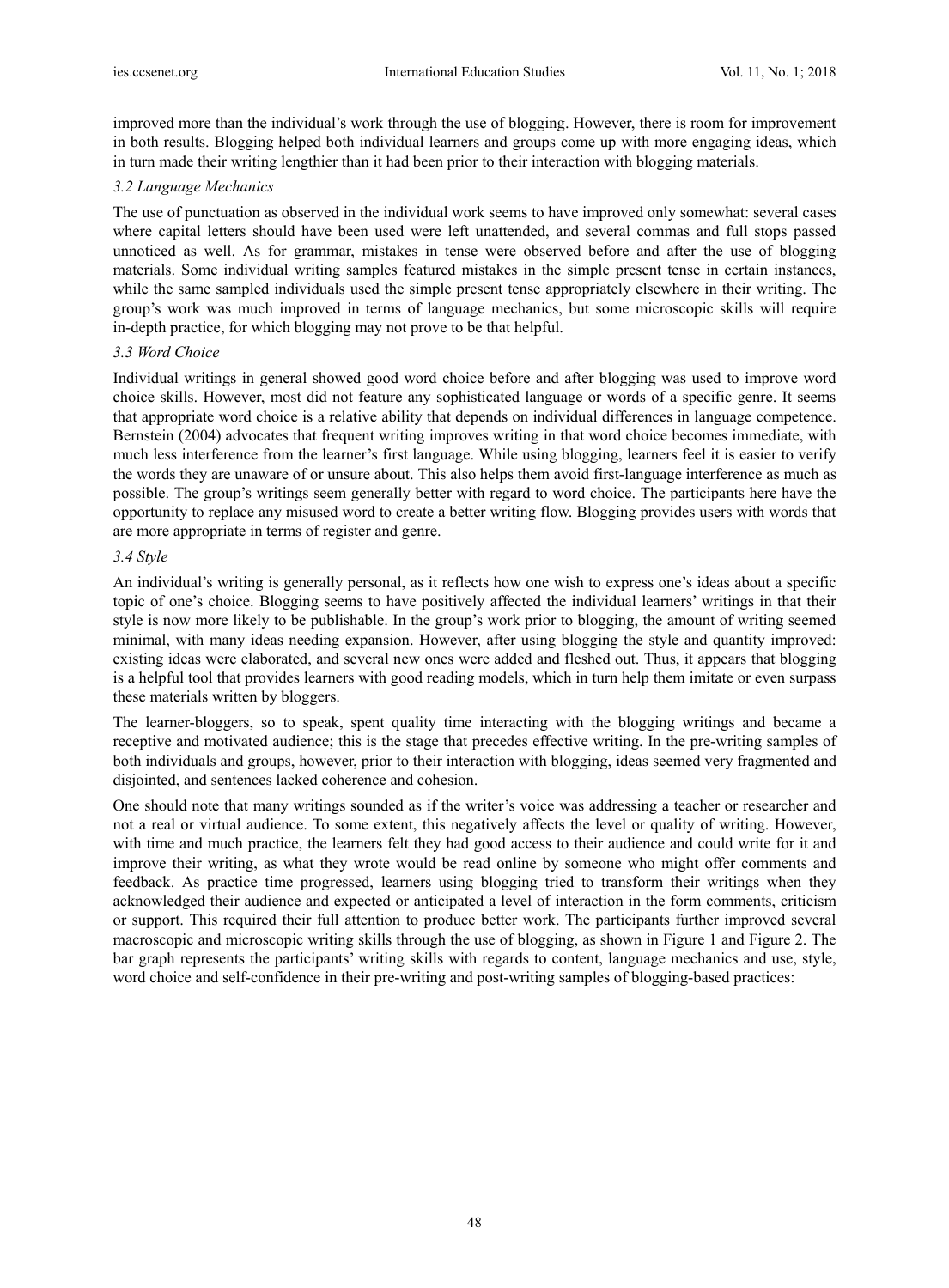

Figure 1. Individual writing progress



Figure 2. Group writing progress

# **4. Pedagogical Implications**

In the current research study, the sample of participants, so-called learner-bloggers, developed a new understanding and appreciation of blogging-based support to improve their writing skills. Although the teacher was their primary audience at first, participants widened their audience to include bloggers interactively through discussion, comments, criticism and participation (MacArthur et al., 2005).Thus, the teacher was no longer alone in judging their writing. Blogging became a space where they could improve their writing, and where numerous readers and bloggers were also arbiters in matters of language usage and mechanics, cohesion, coherence, idea generation, debate, discussion, critical thinking, and so on (Garret, 2009). This made the learner-bloggers more ambitious, and they could now make plans to improve their literacy skills following their initial attempts. With their conception of which their audience and readership are, their writing skills developed, and they began produce more engaging work in terms of content, style, language mechanics, word choice, and so on.

In other words, the participants' awareness and understanding of their audience and readership changed dramatically, as shown in the research results: they developed a reader-friendly relationship with their blogging audience, which was no longer merely an abstract idea (Walker, 2005). They revealed that the audience and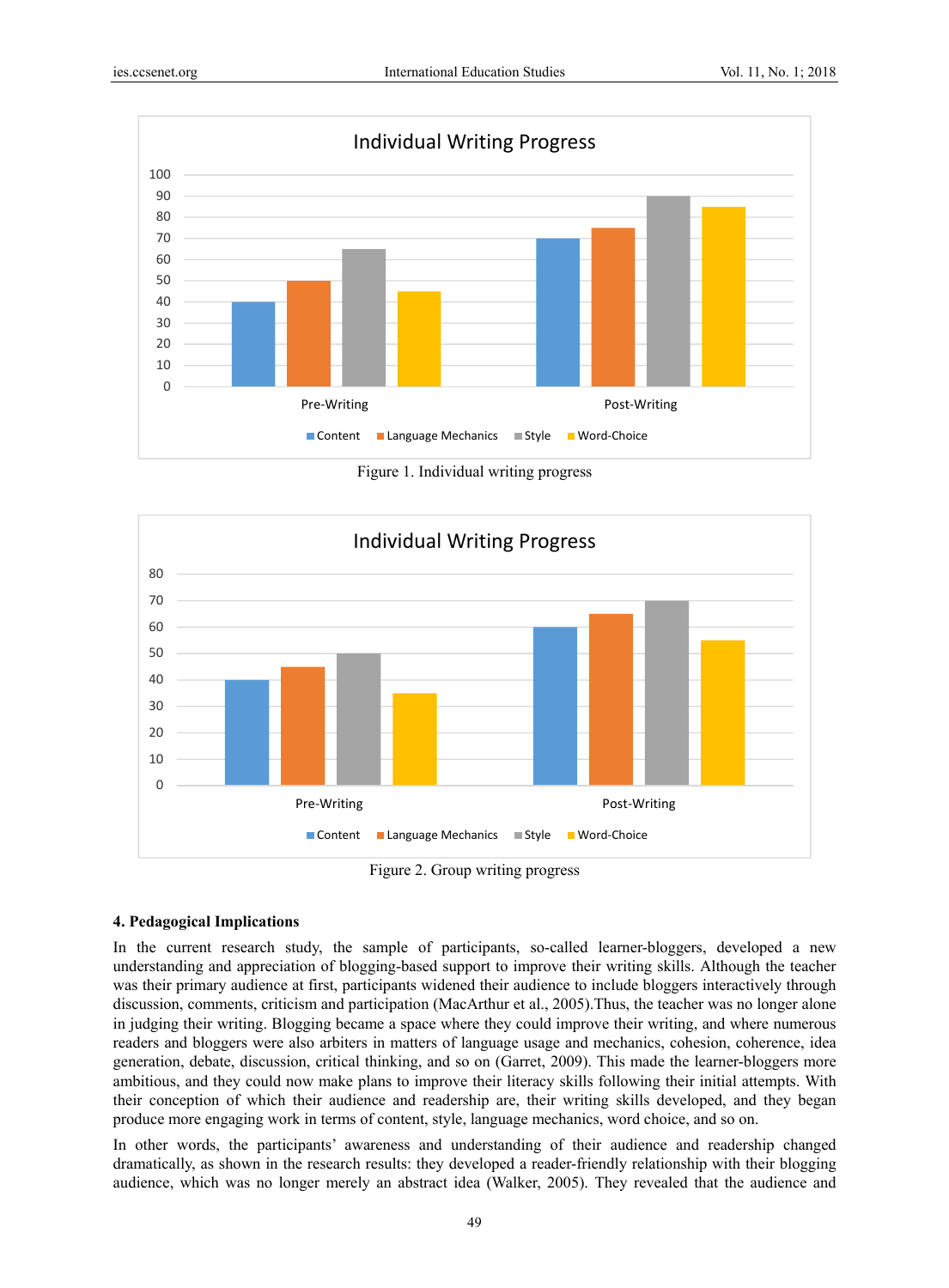readers with whom they blogged were real people who shared interesting ideas, interests and passions about the selected topic. This made their writing-based discussions more engaging, in that bloggers can freely express their ideas in various voices. Of course readers play a vital role in directing and developing the participants' writings (Hartley, 2007), which makes participants' ideas, ways of thinking and writing styles more engaging.

The learner-bloggers felt encouraged to revise their writing when they realized that their work would be read interactively by their audience and readers. This makes writing content more effective and convincing (Mortensen & Walker, 2002). Another benefit that participants gained from using blogging to improve their writing skills is that blogging per se allows participants to discuss their ideas in a public forum, as opposed to the traditional writer-reader relationship, which produces printed materials such as books, articles, plays and novels (Merchant, 2008). Now, with the assistance of blogging to improve learners' writing skills, the participants developed their sense of writing in a readerly and writerly fashion (Swenson et al., 2006). When practiced as such, blogging also motivates and empowers participants to enhance their authorial skills.

The researcher who assumed the role of blogging teacher managed to optimize and orchestrate the participants' interactions with their writing materials. Blogging technology opened the doors wide for them to go beyond traditional ways of writing to their teacher, who in this case is the only reader. This helps the teacher in fostering participants' desire to become more influential writers and to self-correct their language through increasingly interactive writing productions. Participants also became motivated learners, acting as representatives of their own ideas, and this helped to inform, change and reshape their writing practices through blogging (Schneider  $\&$ Evans, 2008). It also created self-confidence among participants and a desire to share their ideas about a wide range of topics willingly.

# **5. Conclusion**

Blogging is a user-friendly platform that helps EFL teachers and learners to improve many of their writing skills. Generally, participants showed noticeable improvement in several writing components, such as content development, language mechanics, style, voice, word choice and other writing sub-skills. With the teacher operating through a well-organized instructional design in the classroom or in a virtual platform, a blog is definitely a good starting point for EFL teachers to make EFL learners depart from traditional methods of writing in favor of a much more interactive, writerly and readerly approach.

The results also revealed that working in a group more than working as individuals helped improve writing skills. This is due to the discussions that group members may have had while blogging. Moreover, when the learners realize that their readers and audience is no longer their teacher(s) only, they become more aware of paying particular attention to what they write and to revise it, probably many times, to ensure the final product is more interesting in terms of both content and form. This continued interaction catalyzes the learners' desire to keep writing and communicating in a two-way fashion: with the reader and with themselves.

It is therefore recommended to utilize blogging in such a way that facilitates EFL learners' writing classes and improves their macroscopic and microscopic writing skills. The results also revealed that learners must read more about how to blog and how to interact with 'the other side'; this helps them to discover ways to share ideas and improve their writing styles and preferences. Blogging is a social platform for writing practices, and it is a language (EFL) platform for self-learning and self-teaching in a holistic and, in many cases, heuristic fashion. As writing is a skill based on blogging, EFL learners must be good readers to better write about a variety of topics, as their readers may be remarkably interactive and keen to respond to their ideas.

# **References**

Applebee, A., & Langer, J. (2009). What is happening in the teaching of writing? *English Journal, 98*(5), 18-28.

- Boling, E. (2008). Learning from teachers' conceptions of technology integration: What do blogs, instant messages, and 3D chat rooms have to do with it? *Research in the Teaching of English, 43*(1), 74-100.
- Creswell, J. W. (2003). Research design: Qualitative, quantitative, and mixed methods approaches (2nd Ed.). Thousand Oaks, CA: Sage.
- Davies, J., & Merchant, G. (2007). Looking from the inside out: Academic blogging as new literacy. In C. Lankshear, & M. Knobel (Eds.), A new literacies sampler (pp. 167-197). New York, NY: Peter Lang.
- Davis, A., & McGrail, E. (2009). The joy of blogging. *Educational Leadership, 66*(6), 74-77.
- Garret, J. (2009). *Resources for teaching writing*. The California State University.
- Hartley, J. (2007). Digital literacy and the active audience: Growing objective knowledge and creative imagination in post-broadcast media. In *Proceedings of the Transforming Audiences Conference* (pp. 1-12).